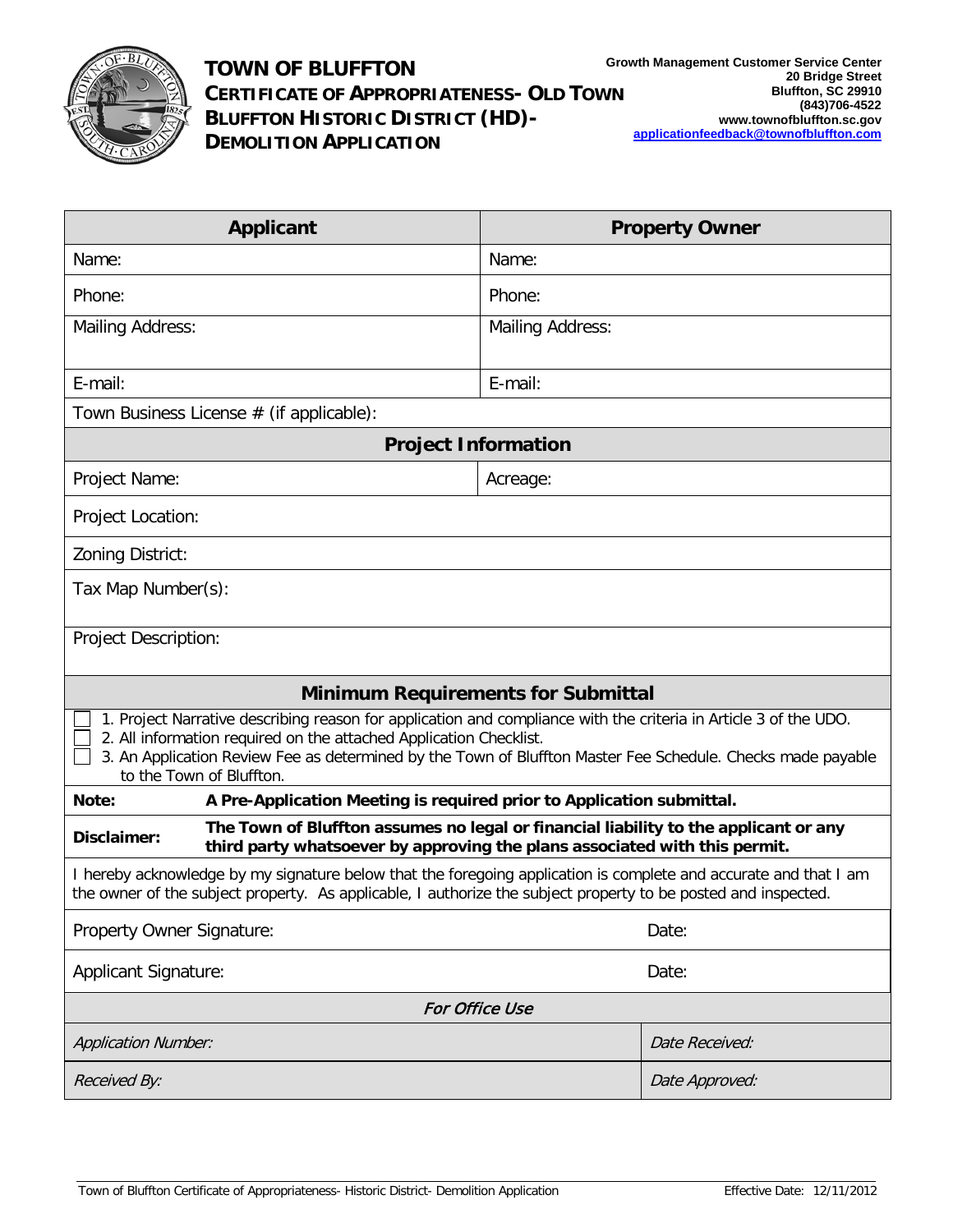

## **TOWN OF BLUFFTON CERTIFICATE OF APPROPRIATENESS-OLD TOWN BLUFFTON HISTORIC DISTRICT (HD)- DEMOLITION APPLICATION PROCESS NARRATIVE**

The following Process Narrative is intended to provide Applicants with an understanding of the respective application process, procedures and *Unified Development Ordinance (UDO)* requirements for obtaining application approval in the Town of Bluffton. While intended to explain the process, it is not intended to repeal, eliminate or otherwise limit any requirements, regulations or provisions of the Town of Bluffton's UDO. Compliance with these procedures will minimize delays and assure expeditious application review.

| Step 1. Pre-Application Meeting                                                                                                                                                                                                                                                                                                                  | <b>Applicant &amp; Staff</b>                                      |  |
|--------------------------------------------------------------------------------------------------------------------------------------------------------------------------------------------------------------------------------------------------------------------------------------------------------------------------------------------------|-------------------------------------------------------------------|--|
| Prior to the filing of a Certificate of Appropriateness-HD- Demolition Application, the Applicant is required to consult with the UDO<br>Administrator at a Pre-Application Meeting for comments and advice on the appropriate application process and the required<br>procedures, specifications, and applicable standards required by the UDO. |                                                                   |  |
| Step 2. Application Check-In Meeting                                                                                                                                                                                                                                                                                                             | <b>Applicant &amp; Staff</b>                                      |  |
| Upon receiving input from Staff at the Pre-Application Meeting, the Applicant may submit a Certificate of Appropriateness-HD-<br>Demolition Application and required submittal materials during a mandatory Application Check-In Meeting where the UDO<br>Administrator will review the submission for completeness.                             |                                                                   |  |
| Step 3. Review by UDO Administrator & Development Review<br>Committee                                                                                                                                                                                                                                                                            | <b>Staff</b>                                                      |  |
| If the UDO Administrator determines that the Certificate of Appropriateness-HD- Demolition Application is complete, it shall be<br>forwarded to the Development Review Committee (DRC). The DRC shall review the application and prepare written comments for<br>review with the Applicant.                                                      |                                                                   |  |
| Step 4. Development Review Committee Meeting                                                                                                                                                                                                                                                                                                     | <b>Applicant &amp; Staff</b>                                      |  |
| A public meeting shall be held with the Applicant to the review the DRC Staff Report and discuss the application. The Applicant will be<br>encouraged to address comments, if any, and revise the application materials as appropriate. The application shall be forwarded to<br>the Historic Preservation Commission (HPC).                     |                                                                   |  |
| Step 5. Historic Preservation Commission Meeting & Historic<br><b>Preservation Commission Public Hearing</b>                                                                                                                                                                                                                                     | <b>Applicant, Staff &amp; Historic Preservation</b><br>Commission |  |
| The HPC shall hold a public hearing and review the Certificate of Appropriateness-HD- Demolition Application for compliance with the<br>criteria and provisions in the UDO. The HPC may approve, approve with conditions, or deny the application.                                                                                               |                                                                   |  |
| Step 6. Issue Certificate of Appropriateness                                                                                                                                                                                                                                                                                                     | <b>Staff</b>                                                      |  |
| If the HPC approves the Certificate of Appropriateness-HD- Demolition Application, the UDO Administrator shall issue the Certificate of<br>Appropriateness-HD-Demolition.                                                                                                                                                                        |                                                                   |  |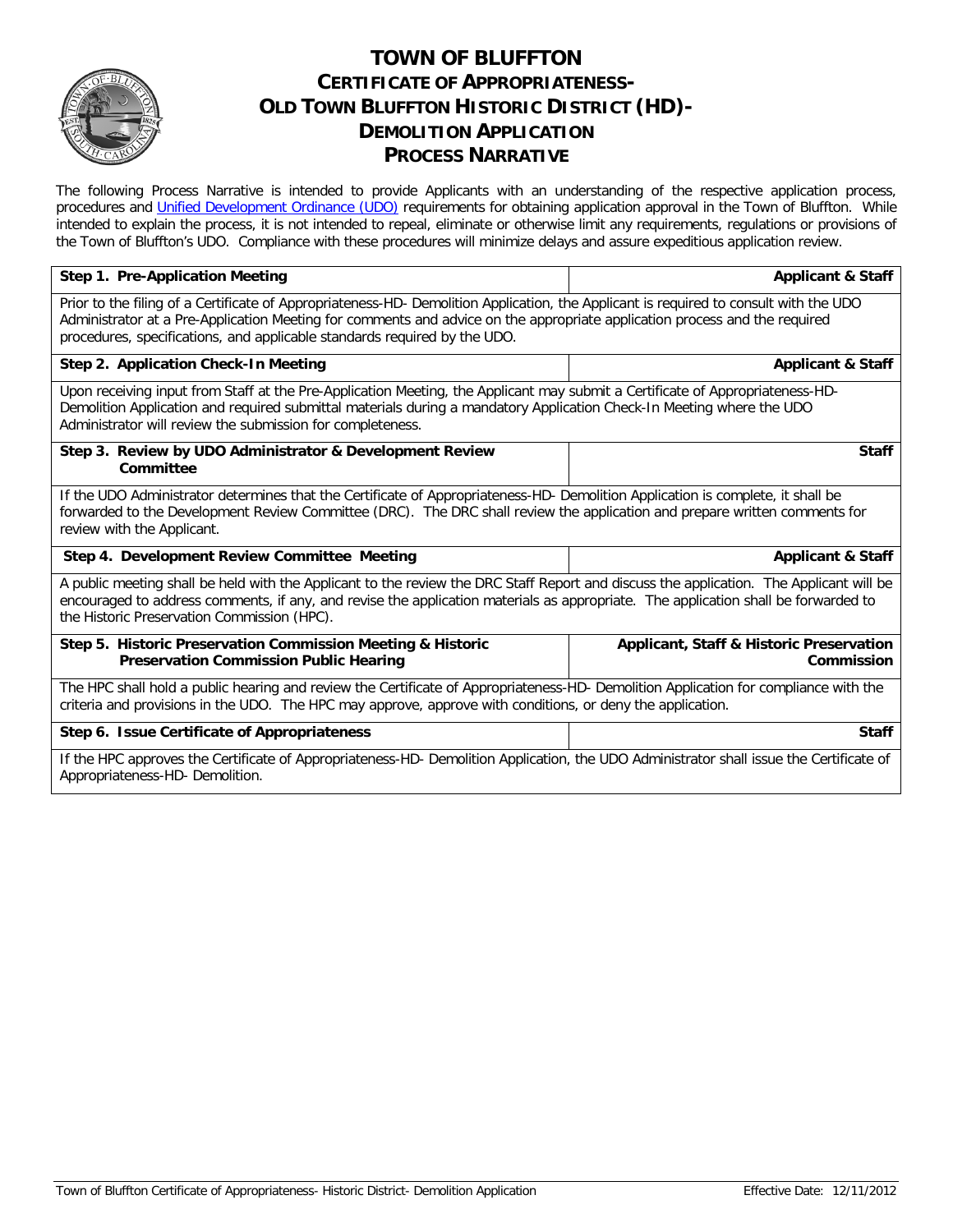

# **TOWN OF BLUFFTON CERTIFICATE OF APPROPRIATENESS- OLD TOWN BLUFFTON HISTORIC DISTRICT (HD)- DEMOLITION APPLICATION CHECKLIST**

In accordance with the Town of Bluffton Unified Development Ordinance (UDO), the following information shall be included as part of a Certificate of Appropriateness- Historic District- Demolition application submitted for review. Depending on the proposal, the amount and type of documentation will vary. This checklist is intended to assist in the provision of the minimum documentation necessary to demonstrate compliance with the UDO. Upon review of the submitted application by Town Staff, additional information may be required. The use of this checklist by Town Staff or the Applicant shall not constitute a waiver of any requirement contained in the UDO. Applicants are encouraged to work closely with Town Staff in preparing any application prior to submittal.

**NOTE:** Depending on the activities proposed, Certificate of Appropriateness documentation will vary. At a minimum, each plan must contain the General Information and Site & Existing Conditions Documentation in addition to information required for the other specific activities listed below, as applicable. Please contact Town Staff for questions and additional information.

### **General Information.**

1. Name and address of property owner(s) and applicant.

- 2. If the applicant is not the property owner, a letter of agency from the property owner authorizing the applicant to act on behalf of the property owner.
- 3. A detailed narrative describing the existing site conditions and uses; statement of conformance with the UDO; any Local Historic District and/or National Historic District contributing structures including the architectural and/or historic significance of each; and the year any existing structures were built.
- 4. A listing of any past development permit approval numbers associated with the site and existing conditions placed on the development property by the Town of Bluffton through past approvals including a detailed description of how the condition will be met.
- 5. An explanation of why any items on this checklist are not included with the application materials.
- 6. Project name, building name, and/or name of development.
- 7. All plans must include the following: name of county; municipality; project location; parcel identification number(s); date of original design; all dates of revisions; north arrow; graphic scale; and legend identifying all symbology.
- 8. Vicinity map.

## **Site and Existing Conditions Documentation.**

- 1. Comprehensive color photograph documentation of all exterior facades and features impacted by the proposed work. If digital, images should be at a minimum of 300 dpi resolution.
- 2. Names of the owners of contiguous parcels and an indication of adjacent existing and proposed (if known) land uses and zoning.
- 3. Location of all property lines.
- 4. Location of municipal limits or county lines, zoning, overlay or special district boundaries, if they traverse the tract, form a part of the boundary of the tract, or are contiguous to such boundary.
- 5. Location, dimensions, name, and descriptions of all existing or recorded roadways, alleys, reservations, railroads, easements, or other public rights-of-way on the development property.
- 6. Location, size, and type of all existing easements, rights-of-way, or utility infrastructure on the development property.
- 7. Location, dimensions, area, descriptions, and flow line of existing watercourses, drainage structures, ditches, one-hundred (100) year flood elevation, OCRM critical line, wetlands or riparian corridors top of bank locations, and protected lands on or within a minimum of 200 feet of the development property.
- 8. Location of any existing buildings, structures, parking lots, impervious areas, public and private infrastructure, or other man made objects located on the development property.
- 9. Boundary survey with bearings and distances of all property lines, tract/lot acreage, location of property markers, and seal of a Registered Land Surveyor, as well as a legal description of the property.
- 10. Location of benchmarks/primary control points or descriptions and ties to such control points to which all dimensions, angles, bearings, block numbers, and similar data shall be referred.
- 11. Existing deed covenants, conditions, and restrictions, including any design or architectural standards.